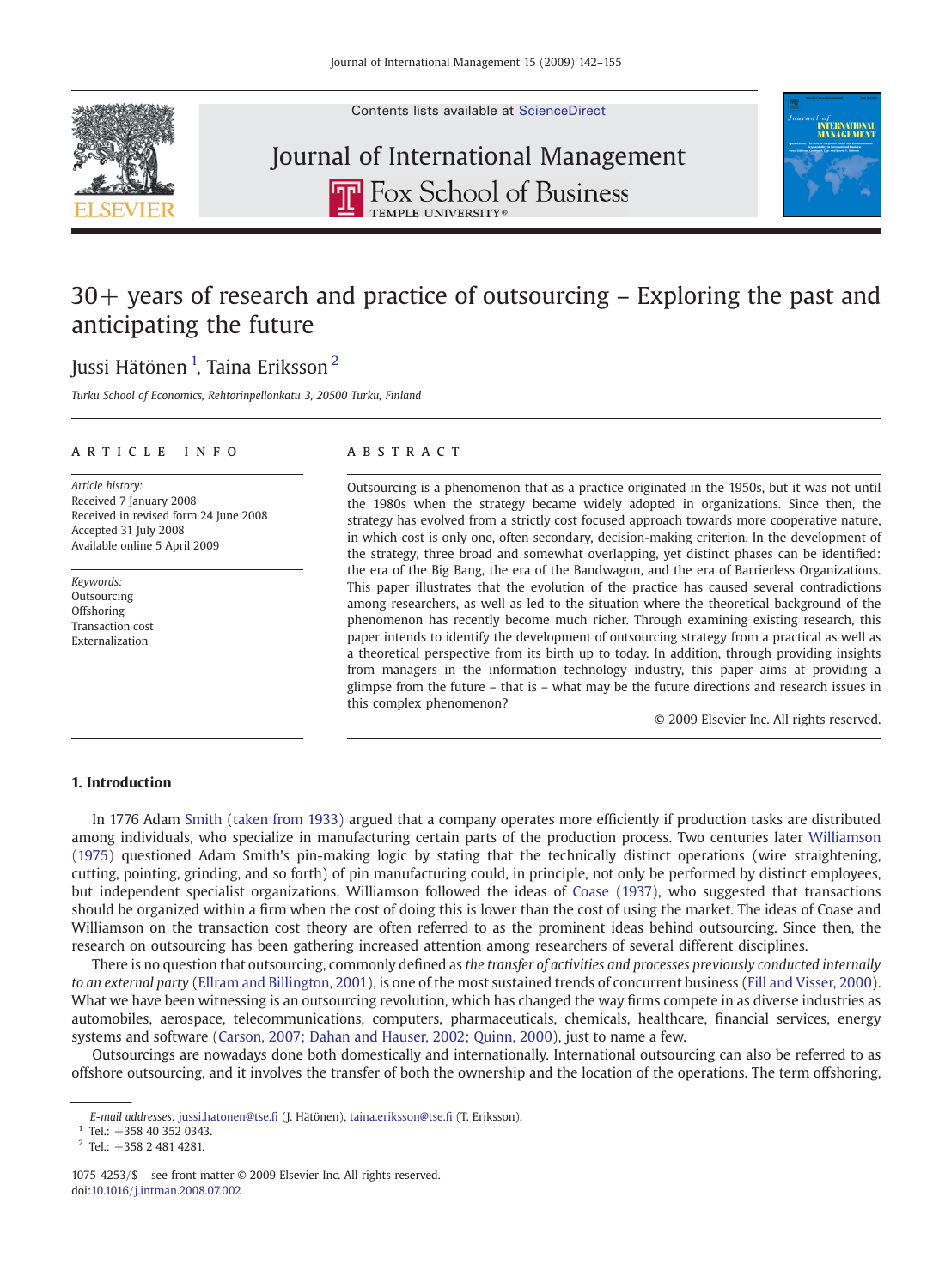even though often used synonymously with offshore outsourcing, actually refers to the strategy of transferring activities across national borders. This may be done through outsourcing (using external resources) or through foreign direct investment (using internal resources). [\(Hagel and Brown, 2005\)](#page--1-0).

The current highly competitive environment can also be referred to as an outsourcing economy, which is characterized by an increased focus on core organizational activities and simultaneous leveraging of external resources, skill, knowledge, capabilities and competences. The increased competition in the outsourcing markets has caused a shift towards buyers' markets, enabling companies of all sizes in nearly all industries to capitalize on external sources of knowledge and capabilities.

Such developments have coerced practitioners and researchers alike to rethink the factors behind the success of modern organizations and thereby their position and role in the marketplace. Today, the most significant management challenges lie in recognizing the firm's key competence areas, finding suppliers to provide the value to the rest of the operations, and in managing the resulting global network of suppliers and partners (cf. [Quinn, 2000](#page--1-0)): the management of the relationships with key suppliers is likely to become increasingly important ([Kakabadse and Kakabadse, 2002\)](#page--1-0). In parallel to the new challenges, the current industrial fragmentation also creates several possibilities for firms throughout industries. The large-scale decomposition of production activities has dramatically altered new product development in many industries ([Carson, 2007](#page--1-0)), creating new market possibilities for several firms.

As these developments are constantly evolving, current academic research is destined to lag behind the most recent developments of this complex phenomenon. This is largely caused by the fact that the intensified competition and the consequent development of the outsourcing market has created entirely new arenas of possibilities as well as models according to which firms are able to divest and decompose their operations. The task of researchers is to follow in the wake of these developments. Thus, the revolution of outsourcing and the consequent development towards an outsourcing economy has raised new aspects for academic research, and thereby provides "steam" to different research disciplines by introducing new "big questions" to be examined (cf. [Buckley, 2002; Peng, 2004\)](#page--1-0).

This paper examines the past and the future of the practice of and research on the outsourcing phenomenon. Accordingly this paper firstly seeks to answer the question of how has outsourcing practice evolved in the past 30 to 50 years (RQ1), and consequently, how has this changed the way researchers have addressed this phenomenon (RQ2). Finally, this paper aims at elaborating the possible future directions of this practice and research, that is, seeking to investigate what may be the possible future areas of interest concerning outsourcing research (RQ3).

Whereas the historical overview on the outsourcing practices and research (RQ1 and RQ2) relies on investigation of existing literature, the aim to unveil some future insights (RQ3) is achieved by reporting results from interviews of managers from the information and communications industry. These insights were gathered through a Global Network Management research project, which was carried out between June 2005 and December 2007. During this time over 170 representatives in over 70 firms from several countries (for example Finland, Sweden, UK, China, and the US) were interviewed related to partner management and outsourcing. The interviewees represented the top management of the companies.

To address the three research questions, this paper is structured as follows. First, the evolution of the outsourcing strategy is viewed from a practice-oriented perspective. Second, the paper examines how the research tradition has evolved along with the changes in the practice, and thereby hopefully addresses a few contradictions that exist in the outsourcing literature. Third, this paper gives some insights on where the practice and the research may evolve in the future. The paper closes with a summary including managerial, theoretical as well as some methodological suggestions.

### 2. The (r)evolution of the outsourcing practice

Companies in all industries used to be highly vertically integrated units, or so-called conventional industrial organizations [\(Stigler, 1951\)](#page--1-0), in which activities in every link of the value chain were conducted internally. For instance, 7-Eleven used to deliver its own gasoline and make its own candy and ice, and it even owned the cows that produced the milk it sold [\(Gottfredson et al.,](#page--1-0) [2005](#page--1-0)). Today, it no longer delivers gasoline or makes candy or ice, nor does it own any cows. IBM, on the other hand, used to build their computers with their own central processing units, and sell them with their own operating system. Today, people buy IBM computers with Intel chips and Microsoft operating systems, all of which were originally produced by IBM. IBM's core business, actually, no longer lies in selling computers: it sells services, and the computers sold under the IBM logo are most likely manufactured by other companies, distributed by yet others, and so on. These changes did not occur overnight, however. Thereby the key question is – how have we come to this point?

In his book "The Outsourcing Revolution" [Corbett \(2004\)](#page--1-0) describes outsourcing as a phenomenon that is far from new, but which has skyrocketed in recent years, gathering momentum in terms of volumes as well as the importance of the strategy to the overall success of firms. Looking back to the developments that have occurred in this strategy we could identify three broad and overlapping, yet distinct phases: the era of the Big Bang, the era of the Bandwagon, and the era of Barrierless Organizations.3

The first wave of outsourcing can be referred to as the era of the Big Bang. The name originates from the way and intensity the strategy gained popularity. Although the concept of outsourcing was used by manufacturing executives in the late 1970s [\(Corbett,](#page--1-0) [2004](#page--1-0)), it was only a decade later that the term was officially introduced. Yet, another decade later it was already referred to by

<sup>&</sup>lt;sup>3</sup> Similarly from the perspective of managing outsourcing relations [Kedia and Lahiri \(2007\)](#page--1-0) distinguish the development into three generations.